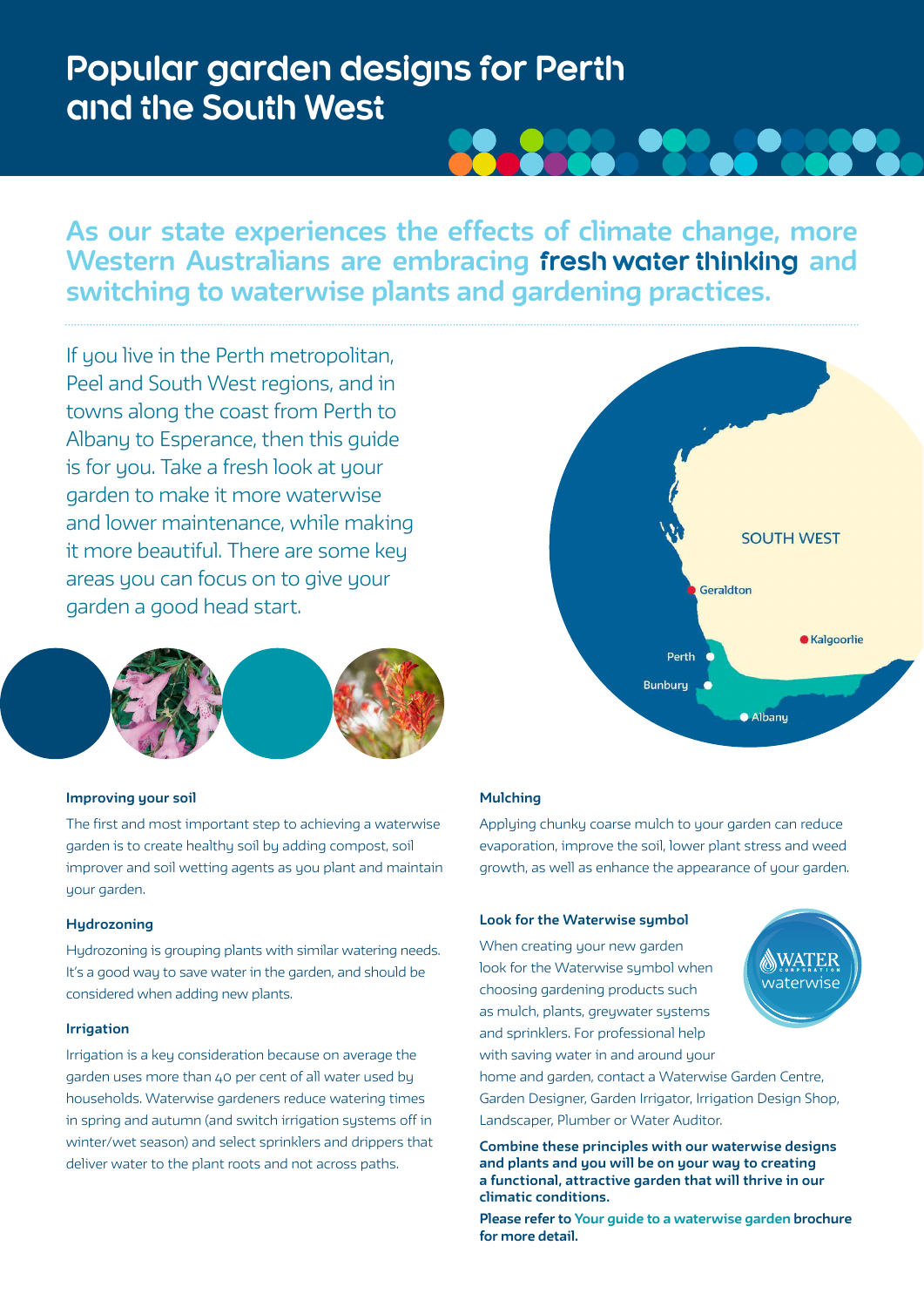# **Coastal garden**

Often rugged and relaxed, a coastal garden is full of hardy plants that can withstand strong winds.

#### **Legend**



|                                                | <b>Botanical name</b>                  |
|------------------------------------------------|----------------------------------------|
| <b>Groundcovers</b>                            |                                        |
| Emu Bush                                       | Eremophila glabra *                    |
| Grevillea 'Seaspray'                           | Grevillea preissii *                   |
| Kennedia 'Coastal Carpet'                      | Kennedia coccinaea *                   |
|                                                |                                        |
|                                                | Adenanthos sericeus *                  |
| Coastal Correa                                 | Correa alba *                          |
| Coastal Tea Tree                               | Leptospermum sericum *                 |
| <b>Cushion Bush</b>                            | Leucophyta brownii *                   |
| Native Rosemary                                | Westringia dampieri *                  |
| Acacia lasiocarpa                              | Acacia lasiocarpa *                    |
| Holly Flame Pea                                | Chorizema ilicifolium *                |
| Grasses/strappy leaf plants                    |                                        |
| Kangaroo Paw (Dwarf)<br><b>Bush Gem Series</b> | Anigozanthos flavidus *                |
| Dianella 'Little Rev'                          | Dianella revoluta *                    |
|                                                |                                        |
| Ashby's Banksia                                | Banksia ashbyi *                       |
| <b>Rottnest Tea Tree</b>                       | Melaleuca lancelota $*^{\vartriangle}$ |
|                                                | Adenanthos 'Pencil Perfect'            |

## **Cottage garden**

Informal in layout, a cottage garden usually contains a combination of annuals, perennials, brightly flowering shrubs and herbaceous plants. English in origin (yet waterwise through modern plant choices) cottage gardens burst with colour and fragrance.

#### **Legend**



#### Plant types

Plant types

| Abry                 | Common name                                      | <b>Botanical name</b>         |
|----------------------|--------------------------------------------------|-------------------------------|
|                      |                                                  |                               |
| <b>Groundcovers</b>  |                                                  |                               |
| <b>B<sub>b</sub></b> | Southern Blechnum<br><b>Banksia</b>              | Banksia blechnifolia *        |
| Dq                   | Darwinia (Prostrate Form) Darwinia grandiflora * |                               |
| Sca                  | <b>Purple Fanfare</b>                            | Scaevola gemula *             |
| <b>Shrubs</b>        |                                                  |                               |
| Ah                   | <b>Blue Hibiscus</b>                             | Alyogyne huegelii *           |
| Cop                  | Diosma                                           | Coleonema pulchellum          |
| Crow                 | Crowea                                           | Croweg exalata $^{\Delta}$    |
| Sant                 | Cotton Lavender                                  | Santolina<br>chamaecyparissus |
| Sals                 | Salvia 'Flectric Blue'                           | Salvia singloensis            |
|                      | <b>Grasses/strappy leaf plants</b>               |                               |
| Ap                   | Dwarf Agapantha                                  | Agapanthus praecox            |
| Arc                  | NZ Rock Lily                                     | Arthropodium cirratum         |
| Lm                   | Lilyturf                                         | Liriope muscari               |
| <b>Trees</b>         |                                                  |                               |
| Af                   | Jervis Bay Afterdark                             | Agonis flexuosa *             |
|                      | <b>Bay Tree</b>                                  | Laurus nobilis <sup>∆</sup>   |
| Ph                   | Ornamental Plum                                  | Prunus blirejana              |
|                      |                                                  |                               |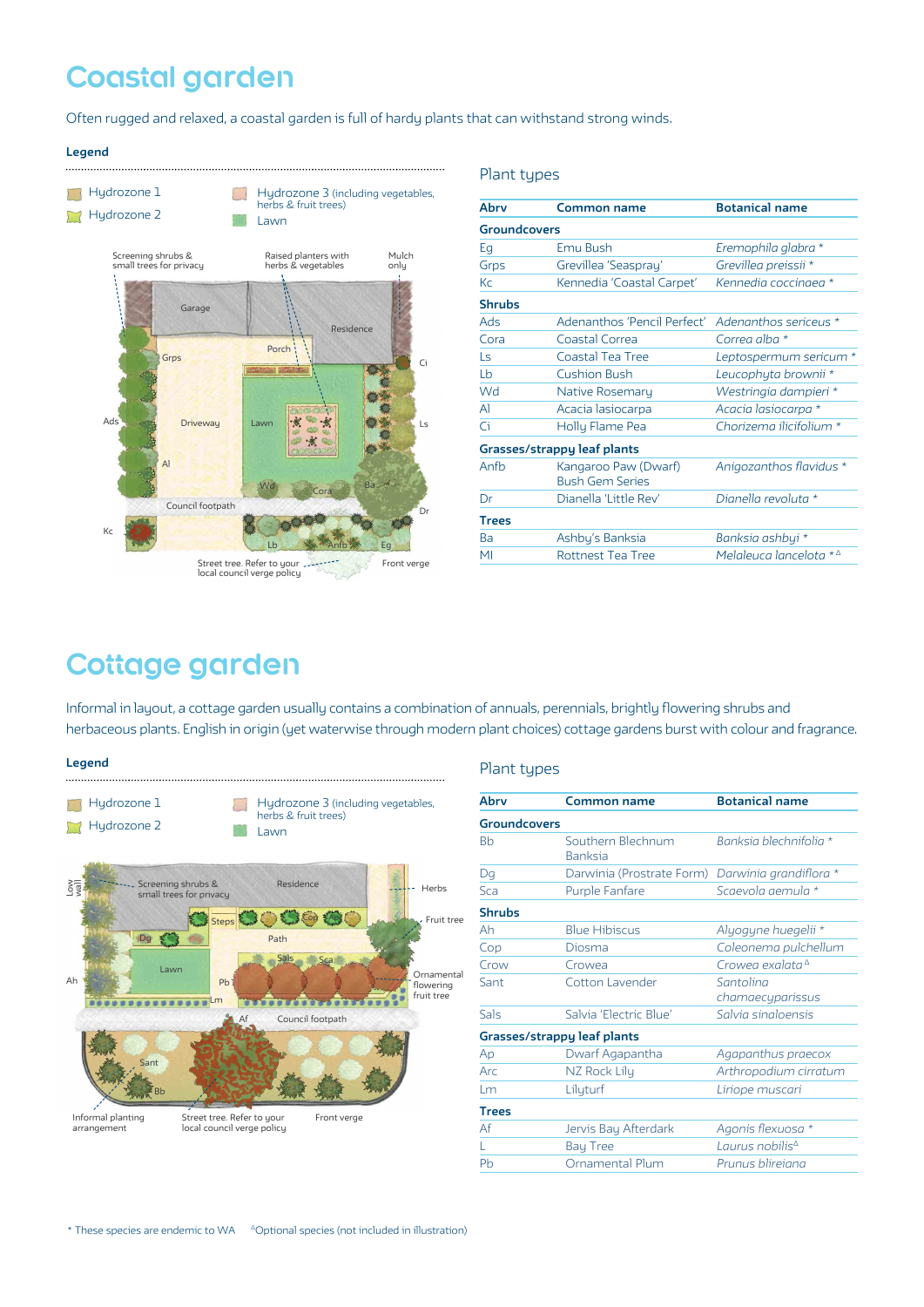## **Mediterranean garden**

Creating pleasures for all the senses, a Mediterranean garden has a combination of colours, flowering plants, interesting foliage and plants that produce fruit, vegetables and herbs. Complete this look by including design elements such as paths and rustic benches.

Plant types

#### **Legend**



| Ahry                | <b>Common name</b>                        | <b>Botanical name</b>        |
|---------------------|-------------------------------------------|------------------------------|
| <b>Groundcovers</b> |                                           |                              |
| Ct                  | Snow in Summer                            | Cerastium tomentosum         |
| l eh                | Red Lechenaultia                          | Lechenaultia hirsuta *       |
| Leb                 | <b>Blue Lechenaultia</b>                  | Lechenaultia biloba *        |
| <b>Shrubs</b>       |                                           |                              |
| Coc                 | <b>Blue Smoke Bush</b><br>(prostate form) | Conospermum caeruleum *      |
| Ar                  | Wormwood                                  | Artemesia absinthium         |
| Ec                  | Pride of Madeira                          | Echium candicans             |
| Ld                  | Upside-down Bush                          | Leptosema davesioides        |
| Salg                | Salvia ' Crimson<br>and Black'            | Salvia greggi                |
| Sals                | Salvia 'Electric Blue'                    | Salvia singloensis           |
|                     | Grasses/strappy leaf plants               |                              |
| Вų                  | Mexican Lily                              | Beschorneria yuccoides       |
| Sis                 | Devon Skies                               | Sisyrinchium 'Devon Skies' * |
| <b>Trees</b>        |                                           |                              |
| Ery                 | <b>Coral Tree</b>                         | Erythrina indica             |
| Lag                 | Crepe Myrtle                              | Lagerstromia indica          |
|                     |                                           |                              |

## **Native garden**

The ideal garden for our Western Australian climate, a native garden will look attractive, provide year round flowering and attract birds and wildlife.

**Legend**



### Plant types

| Abry                               | Common name                                      | <b>Botanical name</b>        |
|------------------------------------|--------------------------------------------------|------------------------------|
| <b>Groundcovers</b>                |                                                  |                              |
| <b>B<sub>b</sub></b>               | Southern Blechnum Banksia Banksia blechnifolia * |                              |
| Dd                                 | Dampiera                                         | Dampiera diversifolia *      |
| Dm                                 | Mondorup Bell                                    | Darwinia macrostegia *       |
| Grs                                | Grevillea 'Star Burst'                           | Grevillea saccata *          |
| Grt                                | Grevillea tenuiloba                              | Grevillea tenuiloba *        |
| <b>Shrubs</b>                      |                                                  |                              |
| Af                                 | Dwarf Agonis                                     | Agonis flexuosa $*^{\Delta}$ |
| Alh                                | <b>Native Hibiscus</b>                           | Alyogyne hakeifolia *        |
| Cv                                 | Bottlebrush 'Little John'                        | Callistemon viminalis        |
| Eut                                | Egg and Bacon Plant                              | Eutaxia myrtifolia *         |
| Mh                                 | <b>Chenille Honey Myrtle</b>                     | Melaleuca huegelii *         |
| <b>Grasses/strappy leaf plants</b> |                                                  |                              |
| Anm                                | Kangaroo Paw                                     | Anigozanthos manglesii       |
| Po                                 | Native Iris or Purple Flag                       | Pattersonia occidentalis     |
| <b>Trees</b>                       |                                                  |                              |
| Ba                                 | Ashby's Banksia                                  | Banksia ashbyi *             |
| Eucy                               | Eucalyptus 'Snow Queen'                          | Eucalyptus victrix *         |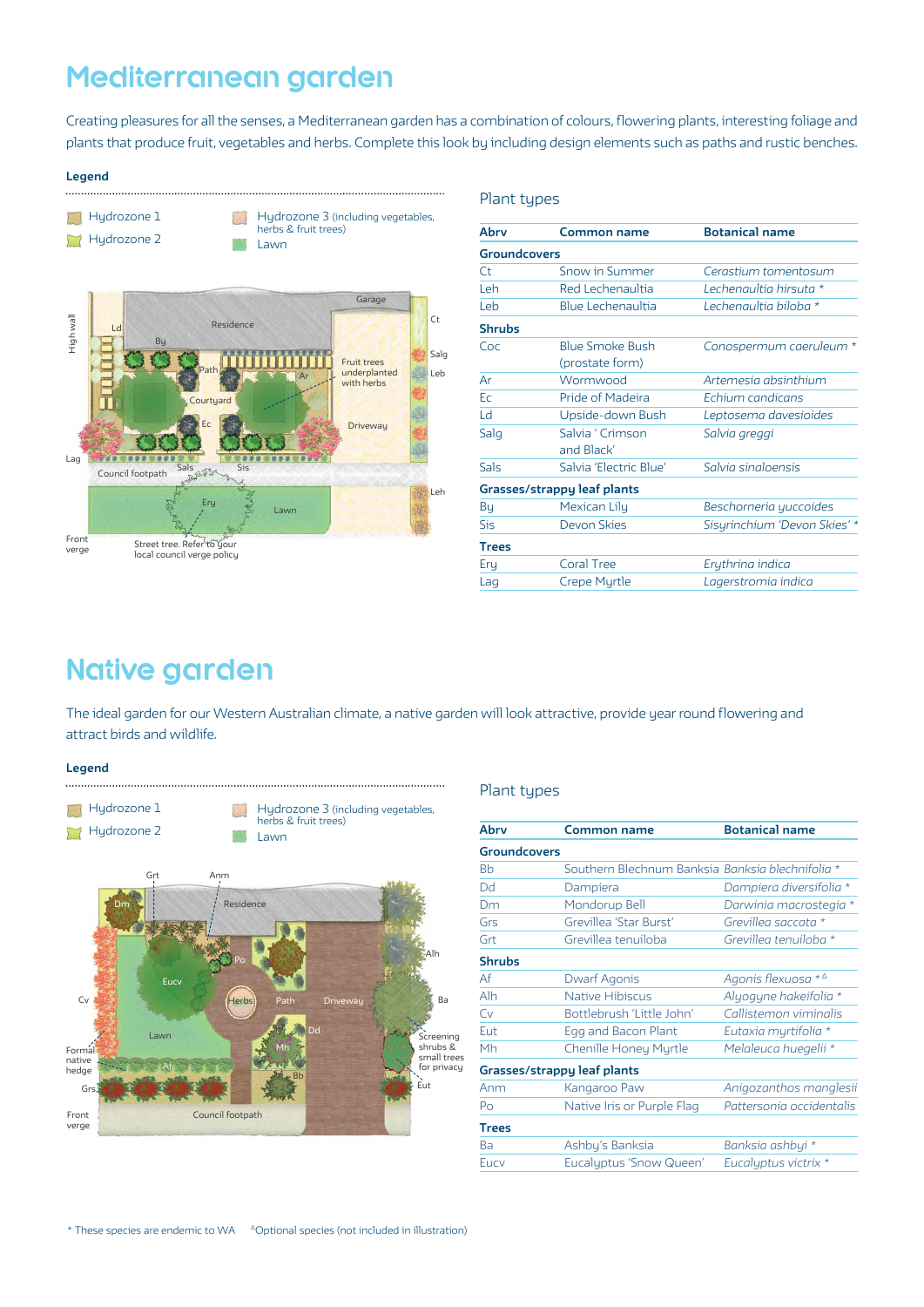# **Verge garden**

By transforming your verge into a waterwise garden you will create an attractive hassle-free garden that requires less maintenance.

Before planning your verge, check with your local council for any guidelines or restrictions in place.

To transform your lawned verge, first apply a herbicide with glyphosate as the active ingredient. After a few months, the lawn will breakdown and act as a source of nutrients for new plants.

You don't need to remove the lawn, just plot out the design and dig holes for the new plants and watch your new waterwise verge come to life.

For more details on verge gardens, please refer to the **How to create a waterwise verge** brochure.

### **Informal**



**Contemporary– modern** Driveway Property boundary Stepper path with mulch surround Oa Myp Grcu Fn Front verge Dr D

**Formal Coastal**



### Plant types for your verge garden

| Abry                        | Common name                | <b>Botanical name</b>    |
|-----------------------------|----------------------------|--------------------------|
| Low shrubs                  |                            |                          |
| Bn                          | Honeypot Dryandra          | Banksia nivea            |
| Al                          | Acacia lasiocarpa          | Acacia lasiocarpa        |
| Oa                          | Olearia 'Little Smokie'    | Olegria axillaris        |
| Wd                          | Westringia 'Jervis Gem'    | Westringia dampieri      |
| <b>Groundcovers</b>         |                            |                          |
| Hp                          | <b>Snake Bush</b>          | Hemiandra pungens        |
| Gro                         | Grevillea 'Gin Gin Gem'    | Grevillea obtusifolia    |
| Grcu                        | Grevillea 'Flat Jack'      | Grevillea curviloba      |
| <b>Adc</b>                  | Adenanthos 'Coral Carpet'  | Adenanthos cuneatus      |
| Egc                         | Eremophila 'Compactum'     | Eremphila glabra         |
| Кp                          | Running Postman            | Kennedia prostrata       |
| Myp                         | Creeping Boobialla         | Myoporum parvifolium     |
| Ega                         | Eremophila 'Amber Carpet'  | Eremophila glabra        |
| Grasses/strappy leaf plants |                            |                          |
| Conc                        | <b>Grey Cottonheads</b>    | Conostylis candicans     |
| Myp                         | Creeping Boobialla         | Myoporum parvifolium     |
| Anm                         | Kangaroo Paw               | Angiozanthus manglesii   |
| Po                          | Native Iris or Purple Flag | Pattersonia occidentalis |
| D                           | Dianella 'Silver Streak'   | Dianella                 |
| Dr                          | Dianella 'Little Rev'      | Dianella revoluta        |
| Fn                          | <b>Knotted Club Rush</b>   | Ficinia nodosa           |
| Lc                          | Little Con                 | Lomandra confertifolia   |
| Bi                          | <b>Bare Twig-rush</b>      | Baumea juncea            |